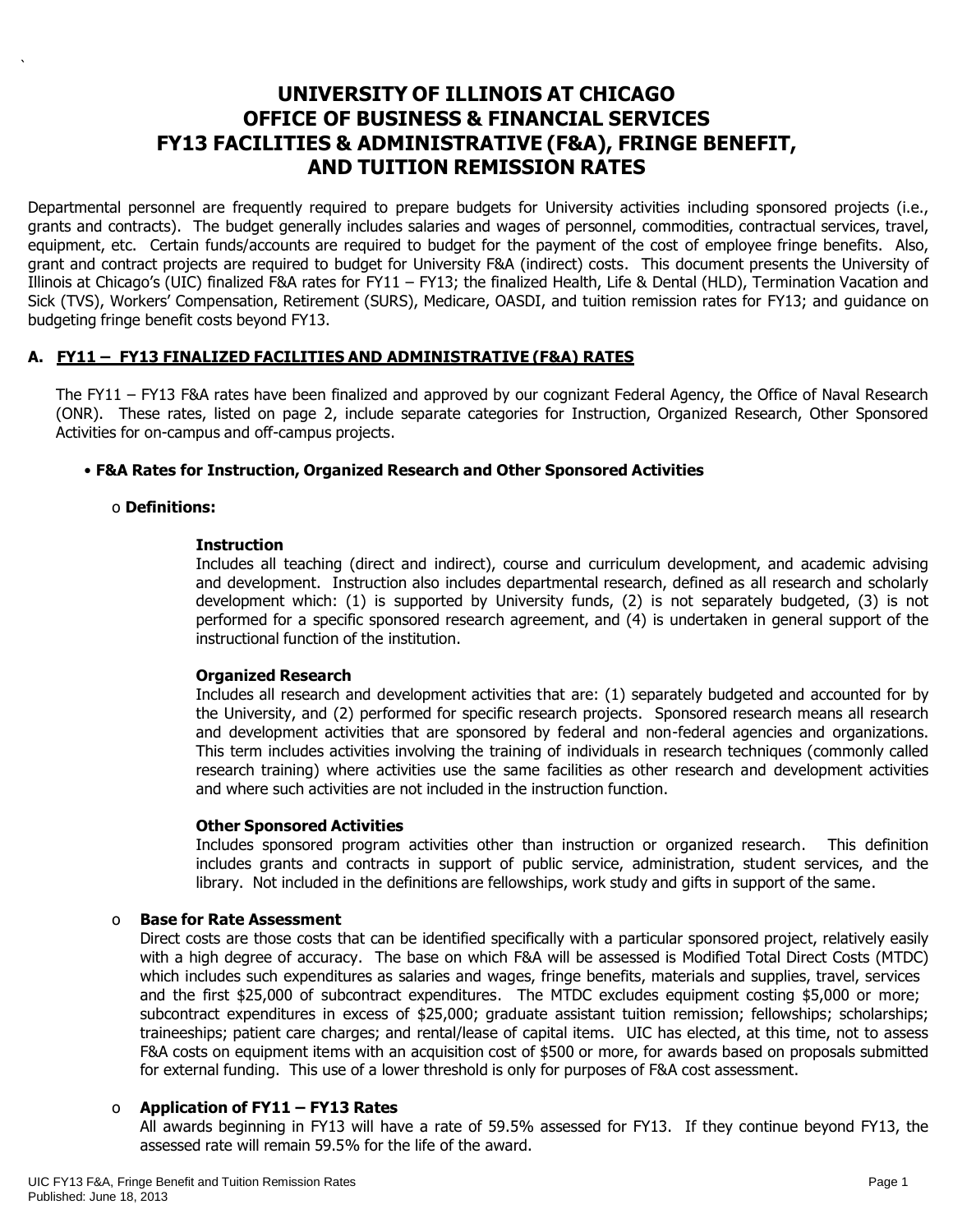# o **Continuing Projects**

`

Under federal guidelines, rates and bases should continue for the life of the project until a competing renewal is submitted. Therefore, the University will honor the rates in place for continuing projects. Proposals for noncompeting continuations, incremental funding and budget amendments for previously awarded federal projects should use the rates specified in the original award document.

# o **Use of On-/Off-Campus Rate**

The on-campus rate should be used for proposals where all work is done using University facilities. The On-Campus rate is to be assessed except when a portion of the sponsored agreement is performed at an off-campus site. The criteria for utilization of the off-campus rate consists of all of the following: (a) performance at the offcampus site must be on a continuous basis; intermittent performance is not sufficient; (b) the University personnel working or engaged on the project must be physically located at an off-campus site; and (c) the offcampus performance must be of sufficient duration; normally a full semester, summer term or period of performance of the sponsored agreement. The space on the South Campus and at 2242 W Harrison that the University leases to UIC departments is considered off-campus. The off-campus rate will be used for the offcampus portion of the work on a sponsored agreement.

Off-campus costs may include costs incurred at the off-campus site for salaries, related benefits, supplies, utility costs, rent, local travel and other similar costs, which are treated as direct. Travel to and from an off-campus site is considered an off-campus cost.

| <b>Chicago Campus Facilities and Administrative (F&amp;A) Rates</b>     |             |             |             |  |  |  |  |
|-------------------------------------------------------------------------|-------------|-------------|-------------|--|--|--|--|
| Finalized FY11 - FY13 Rates                                             | <b>FY11</b> | <b>FY12</b> | <b>FY13</b> |  |  |  |  |
| Instruction                                                             | 40.4%       | 43.6%       | 43.6%       |  |  |  |  |
| Organized Research                                                      | 57.0%       | 59.0%       | 59.5%       |  |  |  |  |
| <b>Other Sponsored Activities</b>                                       | 36.0%       | 36.0%       | 36.0%       |  |  |  |  |
| All Off-Campus Awards (Instruction, Organized Research, Other Sponsored | 26.0%       | 26.0%       | 26.0%       |  |  |  |  |
| Activities)                                                             |             |             |             |  |  |  |  |

# • **F&A Rates for Clinical Drug Trials**

# o **Definition**

These include studies performed for private sponsors which involve human subjects in drug protocols.

# o **Base for Rate Assessment**

The base for rate assessment is total direct costs. Total direct costs include all costs charged to a sponsored program account, excluding indirect costs, costs of education allowance and administrative allowances.

# o **FY13 F&A Rate for Clinical Drug Trials**

Clinical drug trials are assessed at a rate of 25.0%. This rate was established during Fiscal Year 1994 for nonfederally funded clinical drug studies and is applied to Total Direct Costs (TDC).

# **B. FY13 GRADUATE ASSISTANT TUITION REMISSION RATE (SPONSORED ACCOUNTS)**

The Fiscal Year 2013 graduate assistant tuition remission rate will remain 42%. Salaries of graduate assistants with tuition and fee waivers are the base for the assessment of the tuition remission rate. This rate is applied to all GA/RA/TAs working on sponsored programs. Please note that the campus also assesses a "GA tuition remission benefit cost" charge on non-sponsored accounts. More information on this charge is available here: Memo on Tuition Remission for Graduate [Assistants](https://www.obfs.uillinois.edu/common/pages/DisplayFile.aspx?itemId=436386).

# **C. FY13 FRINGE BENEFITS RATES (FINALIZED)**

Fringe benefit rates are updated annually and audited and approved by the Federal government near the beginning of each fiscal year. Unlike facilities and administrative cost rates, changes in fringe benefit rates are assessed immediately when they become effective, even if the budgeted rates are different. The UIC FY13 Fringe Benefit rates included in the table on pages 3 and 4 are effective July 1, 2012 with BW 16 and MN 8 pay periods (with the exception of Retirement, which is effective with BW 15 and MN 7). The Health, Life & Dental (HLD), Termination Vacation and Sick (TVS), Workers' Compensation, Retirement (SURS), Medicare, and OASDI rates are finalized. Please refer to [Nessie](http://nessie.uihr.uillinois.edu/cf/benefits/) for detailed information on State of Illinois Plans, Eligibility for State Benefit Plans, and Part-Time Insurance Eligibility for additional fringe benefit eligibility information. Refer to [Substantial](http://www.uic.edu/com/gme/rpm_comp___benefits.htm#real_substantial_pres) Presence for additional fringe benefit information related to residents on J-1, J-2, F-1 and F-2 visas.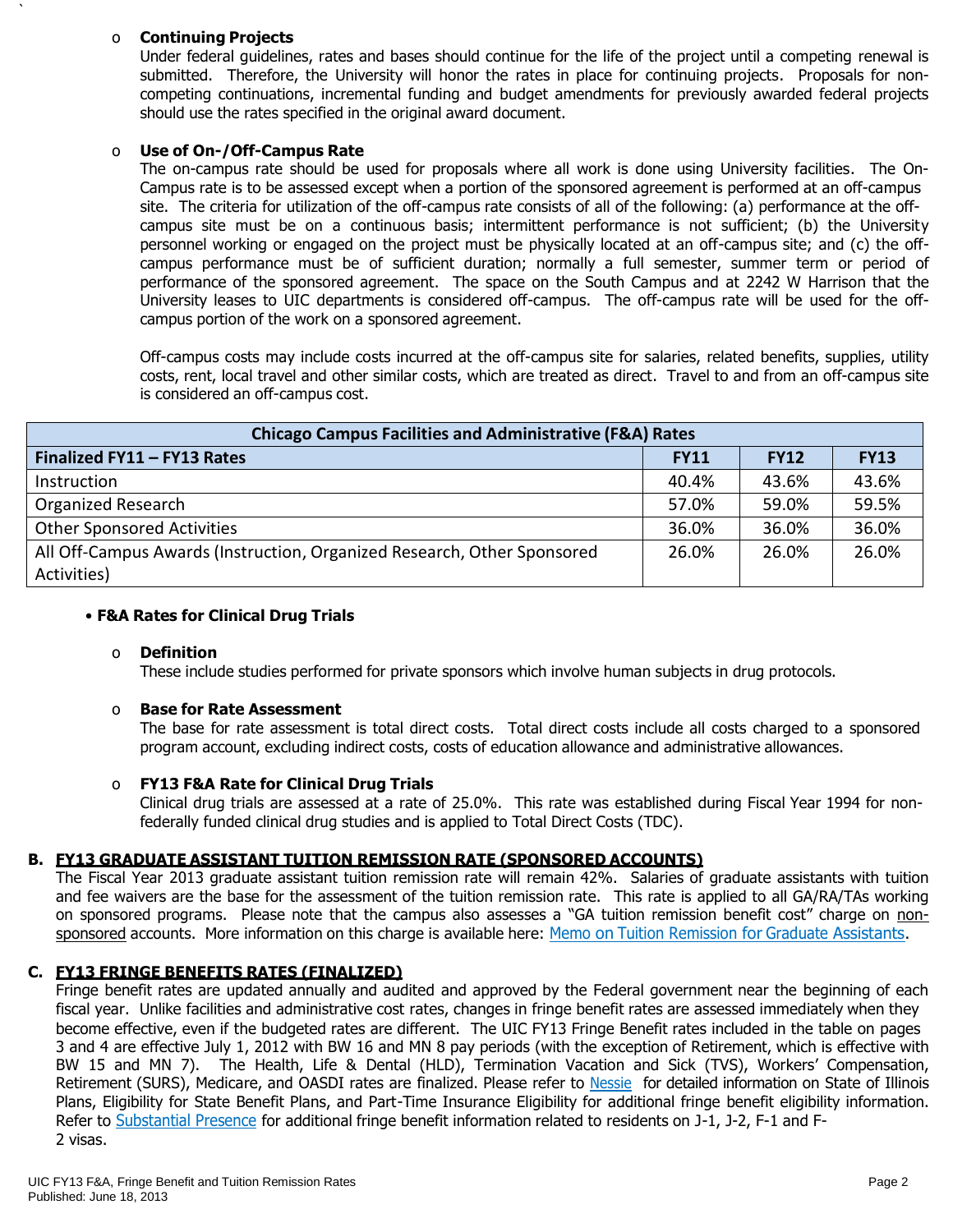The following 2 charts detail the fringe benefit costs by appointment type. The first chart below, details fringe benefit charges to sponsored accounts. The second chart on the following page details fringe benefit charges to non-sponsored accounts. The primary differences between the 2 charts are highlighted in yellow on each chart.

# **CHICAGO CAMPUS FY13 FINAL FRINGE BENEFIT RATES APPLICABLE TO SPONSORED PROJECTS**

This Chart Details Fringe Benefit Rates for Appointments Commonly Charged to Sponsored Projects; It is for Budgeting Purposes and is Not Intended to be Used as a Basis for Determining Benefits Eligibility\*

| <b>Appointment</b>                                                                                            | <b>Total Fringe</b><br><b>Benefits Rate</b> | <b>Finalized</b><br><b>Retirement</b><br>$(SURS)**$ | <b>Finalized</b><br>Health, Life<br>& Dental | <b>Finalized</b><br>Workers'<br>$Comp^+$ | <b>Finalized</b><br>Term.<br><b>Vacation/Sick</b> | <b>Finalized</b><br>Medicare# | <b>Finalized</b><br><b>OASDI</b> |
|---------------------------------------------------------------------------------------------------------------|---------------------------------------------|-----------------------------------------------------|----------------------------------------------|------------------------------------------|---------------------------------------------------|-------------------------------|----------------------------------|
| Academic and Non-Academic Employees<br>Eligible for SURS and Insurance*                                       | 42.60%                                      | 12.04%                                              | 27.25%                                       | 0.09%                                    | $1.77\%$                                          | 1.45%                         |                                  |
| Academic and Non-Academic Employees<br>Eligible for SURS, but Ineligible for Insurance*                       | <b>15.35%</b>                               | 12.04%                                              |                                              | 0.09%                                    | $1.77\%$                                          | 1.45%                         |                                  |
| Hourly Student Employees Enrolled 6 hours or More (Fall / Spring)<br>Or Enrolled 3 hours or More (Summer)     | 0.09%                                       |                                                     |                                              | 0.09%                                    |                                                   |                               |                                  |
| Hourly Student Employees Enrolled Less Than 6 hours (Fall / Spring)<br>Or Enrolled Less Than 3 hours (Summer) | 7.74%                                       |                                                     |                                              | 0.09%                                    |                                                   | 1.45%                         | 6.20%                            |
| GA/RA/TAs Enrolled 6 hours or More (Fall / Spring)<br>Or Enrolled 3 hours or More (Summer)                    | 3.15%                                       |                                                     | 3.06%                                        | 0.09%                                    |                                                   |                               |                                  |
| GA/RA/TAs Enrolled Less Than 6 hours (Fall / Spring)<br>Or Enrolled Less Than 3 hours (Summer)                | 10.80%                                      |                                                     | <b>3.06%</b>                                 | 0.09%                                    |                                                   | 1.45%                         | 6.20%                            |
| <b>Hospital Residents</b>                                                                                     | 40.74%                                      | 12.04%                                              | 27.25%                                       |                                          |                                                   | 1.45%                         |                                  |
| Academic and Non-Academic Employees<br>Ineligible for SURS and Insurance*                                     | 7.74%                                       |                                                     |                                              | $0.09\%$                                 |                                                   | 1.45%                         | 6.20%                            |
|                                                                                                               |                                             |                                                     |                                              |                                          |                                                   |                               |                                  |

Research Associates receive fringe benefits that are consistent with their appointment type, detailed above.

Retired employees who are rehired by the University are assessed for Term. Vacation and Sick (1.77%), Medicare (1.45%) and Workers' Comp (0.09%).

Fellowships are not assessed fringe benefits.

`

\*Please refer to the [Nessie](http://nessie.uihr.uillinois.edu/cf/benefits/) for detailed information on State of Illinois Plans, Eligibility for State Benefit Plans, and Part-Time Insurance Eligibility.

\*\* For employees who have elected the self-managed plan, the actual rate of 7.6% will be charged.

\*\* The current annual compensation limit for SURS is \$250,000 (for participants certified on or after July 1, 1996) and \$108,882.60 for new employees hired as of January 1, 2011.

† For Auxiliary Services, the Worker's Compensation rate is 0.92%.

‡This chart includes a Medicare charge for employees hired after 4/1/86. There are no Medicare charges for employees hired before that date.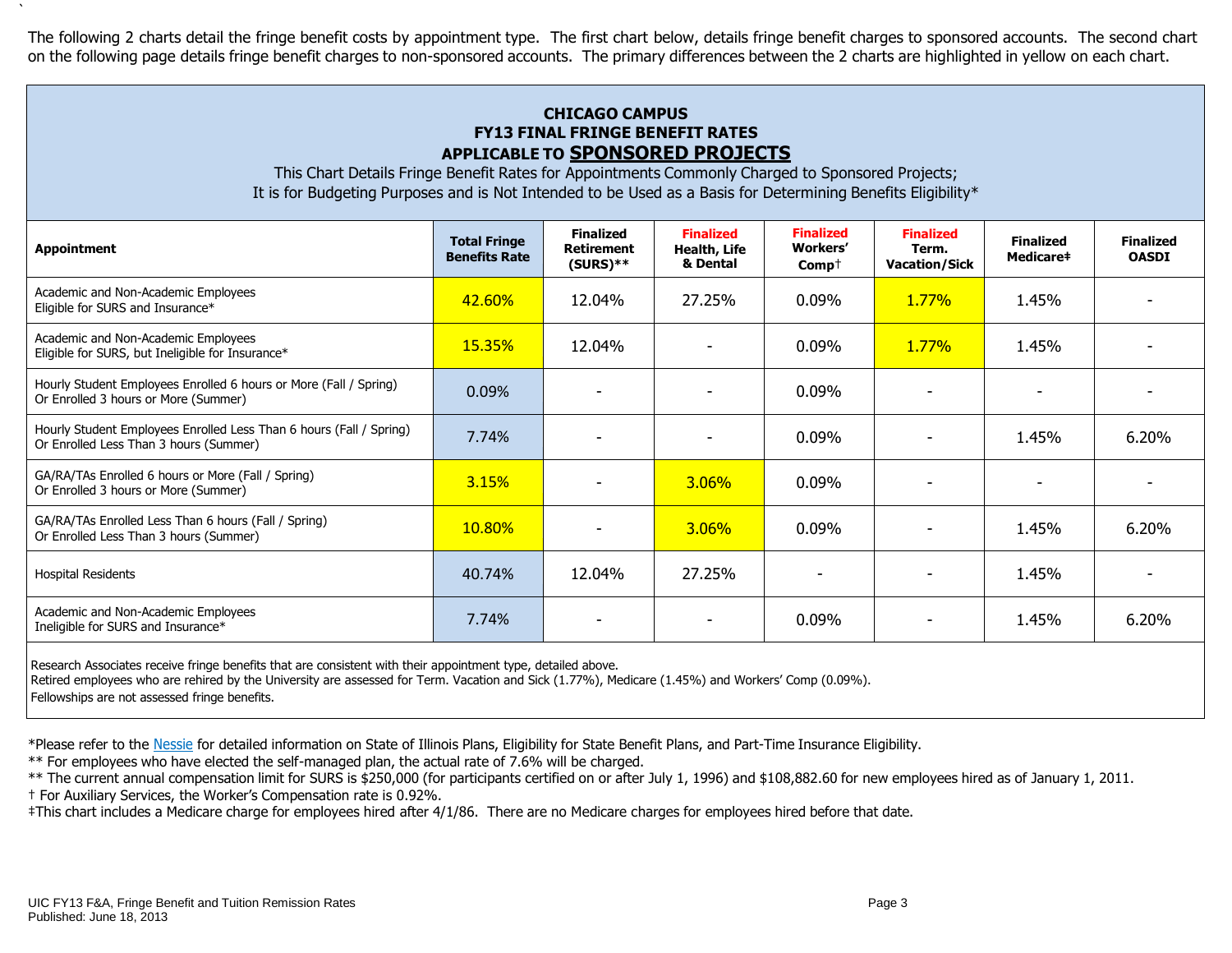# **CHICAGO CAMPUS FY13 FRINGE BENEFIT RATES APPLICABLE TO OTHER ASSESSED ACCOUNTS**

(ADMINISTRATIVE ALLOWANCES, ICR, PRIVATE UNRESTRICTED GIFTS, ETC)

This Chart Details Fringe Benefit Rates for Appointments Commonly Charged to Other Assessed Accounts;

It is for Budgeting Purposes and is Not Intended to be Used as a Basis for Determining Benefits Eligibility\*

| <b>Appointment</b>                                                                                            | <b>Total Fringe</b><br><b>Benefits Rate</b> | <b>Finalized</b><br><b>Retirement</b><br>$(SURS)$ ** | <b>Finalized</b><br>Health, Life<br>& Dental | <b>Finalized</b><br><b>Workers'</b><br>$Comp+$ | <b>Finalized</b><br>Term.<br><b>Vacation/Sick</b> | <b>Finalized</b><br>Medicare# | <b>Finalized</b><br><b>OASDI</b> |
|---------------------------------------------------------------------------------------------------------------|---------------------------------------------|------------------------------------------------------|----------------------------------------------|------------------------------------------------|---------------------------------------------------|-------------------------------|----------------------------------|
| Academic and Non-Academic Employees<br>Eligible for SURS and Insurance*                                       | 40.83%                                      | 12.04%                                               | 27.25%                                       | $0.09\%$                                       | <b>-</b>                                          | 1.45%                         |                                  |
| Academic and Non-Academic Employees<br>Eligible for SURS, but Ineligible for Insurance*                       | 13.58%                                      | 12.04%                                               |                                              | $0.09\%$                                       | $\overline{\phantom{a}}$                          | 1.45%                         |                                  |
| Hourly Student Employees Enrolled 6 hours or More<br>(Fall / Spring) Or Enrolled 3 hours or More (Summer)     | 0.09%                                       |                                                      |                                              | $0.09\%$                                       |                                                   |                               |                                  |
| Hourly Student Employees Enrolled Less Than 6 hours<br>(Fall / Spring) Or Enrolled Less Than 3 hours (Summer) | 7.74%                                       |                                                      |                                              | $0.09\%$                                       | $\overline{\phantom{0}}$                          | 1.45%                         | 6.20%                            |
| GA/RA/TAs Enrolled 6 hours or More (Fall / Spring)<br>Or Enrolled 3 hours or More (Summer)                    | 0.09%                                       |                                                      |                                              | $0.09\%$                                       | $\overline{\phantom{0}}$                          |                               |                                  |
| GA/RA/TAs Enrolled Less Than 6 hours (Fall / Spring)<br>Or Enrolled Less Than 3 hours (Summer)                | 7.74%                                       | $\overline{\phantom{0}}$                             |                                              | 0.09%                                          |                                                   | 1.45%                         | 6.20%                            |
| <b>Hospital Residents</b>                                                                                     | 40.74%                                      | 12.04%                                               | 27.25%                                       |                                                |                                                   | 1.45%                         |                                  |
| Academic and Non-Academic Employees<br>Ineligible for SURS and Insurance*                                     | 7.74%                                       |                                                      |                                              | $0.09\%$                                       |                                                   | 1.45%                         | 6.20%                            |
|                                                                                                               |                                             |                                                      |                                              |                                                |                                                   |                               |                                  |

Research Associates receive fringe benefits that are consistent with their appointment type, detailed above. Retired employees who are rehired by the University are assessed for Term. Vacation and Sick (1.77%), Medicare (1.45%) and Workers' Comp (0.09%). Fellowships are not assessed fringe benefits.

\*Please refer to the [Nessie](http://nessie.uihr.uillinois.edu/cf/benefits/) for detailed information on State of Illinois Plans, Eligibility for State Benefit Plans, and Part-Time Insurance Eligibility.

\*\* For employees who have elected the self-managed plan, the actual rate of 7.6% will be charged.

\*\* The current annual compensation limit for SURS is \$250,000 (for participants certified on or after July 1, 1996) and \$108,882.60 for new employees hired as of January 1, 2011. † For Auxiliary Services, the Worker's Compensation rate is 0.92%.

‡This chart includes a Medicare charge for employees hired after 4/1/86. There are no Medicare charges for employees hired before that date.

`